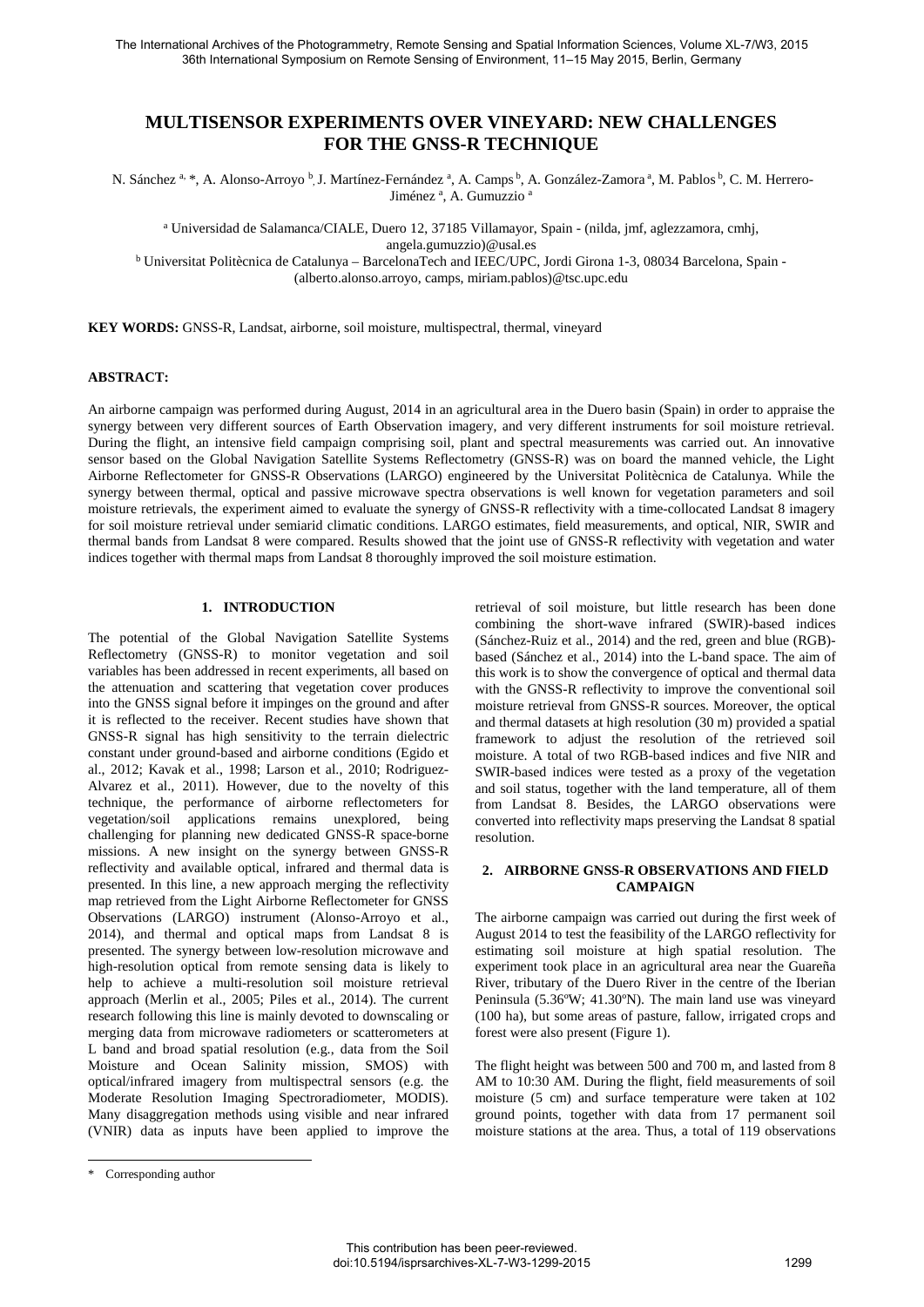were collected (Figure 2). As it is usual under Mediterranean conditions in summer, the *in situ* observed soil moisture was very low, ranging from up to 3% in the vineyard and up to 14% in the wetter areas, the pasture field near the river.



Figure 1. Location of the study area and land use map.



Figure 2. Sampling layout.

The LARGO instrument used in this field campaign is an improved version of a previous LARGO used before in (Alonso-Arroyo et al., 2014), as it had a calibration switching matrix added. The LARGO instrument is a dual-channel instrument that estimates in real-time the coherent reflectivity from transmitted RHCP (Right Hand Circular Polarization) GNSS signals and received LHCP (Left Hand Circular Polarization) reflected GNSS signals. This reflectivity is estimated by dividing the waveform peaks (after noise floor subtraction) of the reflected and direct signals, which are calculated independently. It includes a GPS receiver to geolocate the platform, to compute the position of the specular reflection points, and to aid the correlators to apply correlations only against the satellites under observation and not all satellites. The computation of the specular reflection point/area to generate the reflectivity is done by a geometrical approach. For each of the reflectivity measurements, the position of the corresponding satellite on the sky is observed by means of its azimuth and elevation. As GNSS satellites are more than 20.000 km far away from the Earth, it is possible to apply the paraxial approximation, condition under which the direct GNSS signal and the reflected one arrive to the Earth as a plane electromagnetic wave with the same incidence/elevation angle. So, by knowing the height of the platform (GPS data) and the satellite position it is straightforward to geo-locate the reflection points. The GNSS-R data resolution depends on the platform

height, and it is assumed for land observations, that the main reflected power comes from the first Fresnel zone (Masters et al., 2004) under specular reflection. In flat surface conditions, the incidence angle of the GNSS-R data, which is an important parameter for the reflectivity estimation, is the complementary angle of the GNSS satellite elevation angle.

#### **3. DATA AND TREATMENT**

#### **3.1 LARGO dataset**

A preliminary reflectivity map has been obtained (Figure 3) where several reflectivity regions can be identified. On the upper-left part, there is a region where reflectivity ranges from - 10 to -12 dB. Nevertheless, on most part of the field reflectivity ranges from -14 to -18 dB and there are some specific regions where reflectivity falls below -20 dB. This occurs due to the dry conditions during the experiment. When the field campaign was done the soil moisture lower than 5% for nearly the whole field site despite one region where soil moisture ranged between 10- 15%.



Figure 3. Preliminary reflectivity map from LARGO.

## **3.2 Landsat 8 dataset**

In this approach, a Landsat 8 scene (202-031 path-row) of 12 August, 2014 was selected for testing its opportunity to be included with LARGO. Landsat 8 carries two instruments: The Operational Land Imager (OLI) sensor including 8 multispectral bands at 30 m, and the Thermal Infrared Sensor (TIRS) providing two thermal bands at 100 m, resampled to the same 30 m of the multispectral bands. TIRS acquires data in two spectral channels covering 10.60-11.19 µm and 11.50-12.51µm (bands 10 and 11). Besides, bands blue (450 nm-510 nm), green (530 nm-590 nm), red (640 nm-670 nm), NIR (850 nm-880 nm), SWIR 1 (1570 nm-1650 nm), and SWIR 2 (2100 nm-2290 nm) from OLI were selected.

The images were provided in Level 1T, geometrically and terrain corrected. Ground reflectance was retrieved using atmospheric correction with ATCOR in PCI Geomatica 2013 applying the file metadata (Figure 4, left). Regarding the TIRS, the results of the vicarious calibrations of TIRS bands suggest that Band 11 data should not be used where absolute calibration is required (Barsi et al., 2014) due to a out-of-field stray light in the telescope. Thus, only band 10 data was selected for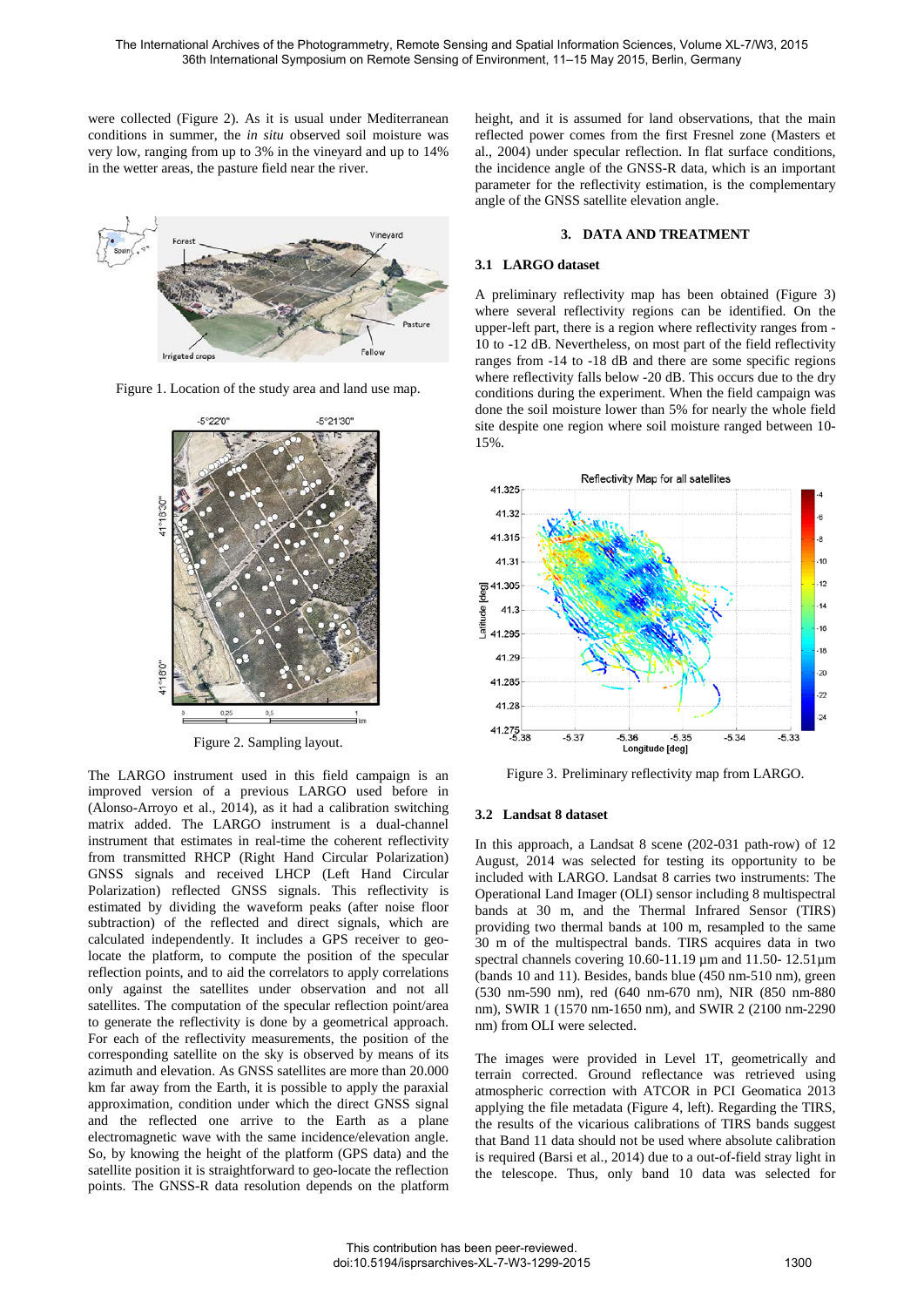converting from spectral radiance to brightness temperature and further LST (Figure 4, right).



Figure 4. Left, Landsat 8 RGB composite. Right, Landsat 8 temperature.

In a similar approach to this work, Sánchez-Ruiz et al. (2014) showed the feasibility of SWIR indices to disaggregate passive L-band observations owing the absorption effects in this band. Thus, taking advantage of the SWIR bands of Landsat 8, the socalled Normalized Difference Water Indices (Gao, 1996) were calculated in the SWIR space:

| $NDWI1-NIR = (\rho_{NIR} - \rho_{SWIR1})/(\rho_{NIR} + \rho_{SWIR1})$ | (1) |
|-----------------------------------------------------------------------|-----|
| $NDWI2-NIR = (\rho_{NIR} - \rho_{SWIR2})/(\rho_{NIR} + \rho_{SWIR2})$ | (2) |

where *ρ*NIR, *ρSWIR1* and *pSWIR2* refers to the reflectivity of bands NIR, SWIR 1 and SWIR 2 of Landsat 8 respectively. A high value of NDWI 1 and NDWI 2 is a consequence of a higher reflectance in the NIR band, than in the SWIR-1 and SWIR-2 bands, regions of water absorption. Thus, this indicates sufficient quantities of water in the canopy for photosynthetic activity, and thus green and healthy vegetation. The normalized ratios respect to the red band were also calculated (eqs. 3 and 4).

| $NDWI1-red=(\rho_{red}-\rho_{SWIR1})/(\rho_{red}+\rho_{SWIR1})$ | (3) |
|-----------------------------------------------------------------|-----|
| $NDWI2-red=(\rho_{red}-\rho_{SWIR2})/(\rho_{red}+\rho_{SWIR2})$ | (4) |

Whereas the NDWI-NIR indices are related to the vegetation water content, these NDWI-red indices are related to the soil water content, since the absorption of water content of the soil in the red band is negligible, whereas the SWIR band exhibited absorption. Thus, it is expected that the wetter the soil, the higher the absorption in bands SWIR and a smaller reflectance. Accordingly, a positive value of NDWI-red indicates wet soil and, conversely, negatives values denote dry soils.

NDWI indices based in the SWIR region may be considered water indices, depicting either the vegetation or soil water status. Indices based in the NIR spectra relate to the vegetation health and vigour, combined with the RGB region.

Indices in the RGB region were also tested, as they have been widely used to monitor vegetation status. Ratio of the reflectance of green and red bands was tested, which is sensitive to the ratio between chlorophyll and anthocyanin (Kanemasu, 1974). Its normalized version is known as the Green-Red Vegetation Index (GRVI) (Tucker, 1979):

$$
GRVI = (\rho_{green} - \rho_{red})/(\rho_{green} + \rho_{red})
$$
\n(5)

where  $\rho_{\text{green}}$  and  $\rho_{\text{red}}$  are the reflectance of visible green and red, respectively. The response of GRVI to various ground covers may be simple to interpret because for densely vegetated covers the reflectance of the vegetation cover in the green band is higher than in the red one, reaching high values.

Finally, the portion of green reflectance of the whole RGB space is computed as the Greenness index (eq. 6). Low index indicates barely vegetated covers. Also the NDVI was obtained and tested from the red and NIR bands (eq. 7)

| $Greenness = \rho_{green}/(\rho_{green} + \rho_{red} + \rho_{blue})$ | (6) |
|----------------------------------------------------------------------|-----|
| $NDVI = (\rho_{NIR} - \rho_{red})/(\rho_{NIR} + \rho_{red})$         |     |

### **3.3 Statistical analysis**

**3.4.1. Correlations:** The values from the imagery based on the locations of the ground measurements were extracted and compared to the *in situ* soil moisture values at these particular locations. The preliminary analysis of the relationship gave an idea of the best indices correlated with soil moisture and surface temperature, as well as with LARGO.

**3.4.2. Multiple regression:** The relationship between soil moisture, NDVI and LST was expressed through a regression formula. In this multiple regression, LARGO reflectivity was also included, following the approach of Piles et al. (2011; 2014) who included the brightness temperature from the L-Band radiometer of SMOS. Hence, the synergies of Landsatderived LST and indices, LARGO reflectivity and *in situ* soil moisture are expressed through a linear linking model as follows:

$$
Y = a_0 + a_1 X_1 + a_2 X_2 + a_3 X_3 \tag{8}
$$

where the dependent variable Y represents soil moisture, and the independent variables  $X_1$ ,  $X_2$ , and  $X_3$  are the LST, the LARGO reflectivity and the corresponding index, respectively. a0, a1, a2, and a3 are the coefficients of the regression. A system of linear equations with an equation per location of *in situ* measurement was set up, by extracting their value of each variable from each image. Thus, a system of linear equations was set up for the pixels of the *in situ* sample. The system was solved to obtain the regression coefficients. Metrics of the regression (multiple correlation) were used to evaluate the performance of the linking model and how well the set of variables can predict soil moisture.

## **4. RESULTS AND DISCUSSION**

## **4.1 Correlation between datasets**

The results of the relationships between variables in terms of the Pearson correlation coefficient (Table 1) showed a clear pattern between several indices and soil moisture. GVRI, NDWI2-red and NDWI2-NIR showed a high correlation with soil moisture. Hence, the SWIR 2 band resulted better for describing soil moisture contents than the SWIR 1.

 $GRVI = (p_{green}\cdot p_{red})/(p_{green}+p_{red})$  (5) vegetation (1)(numbers). Only with GVRI (R=-0.43) and Regarding the correlation between indices and temperature, only NDWI1-NIR and NDWI2-NIR showed suitable correlation. The reflectivity seemed to be barely influenced by the vegetation cover since there was no correlation with the NDWI2\_NIR (R=0.48) showed noteworthy correlations (not shown in a table owing the poor results). However, a promising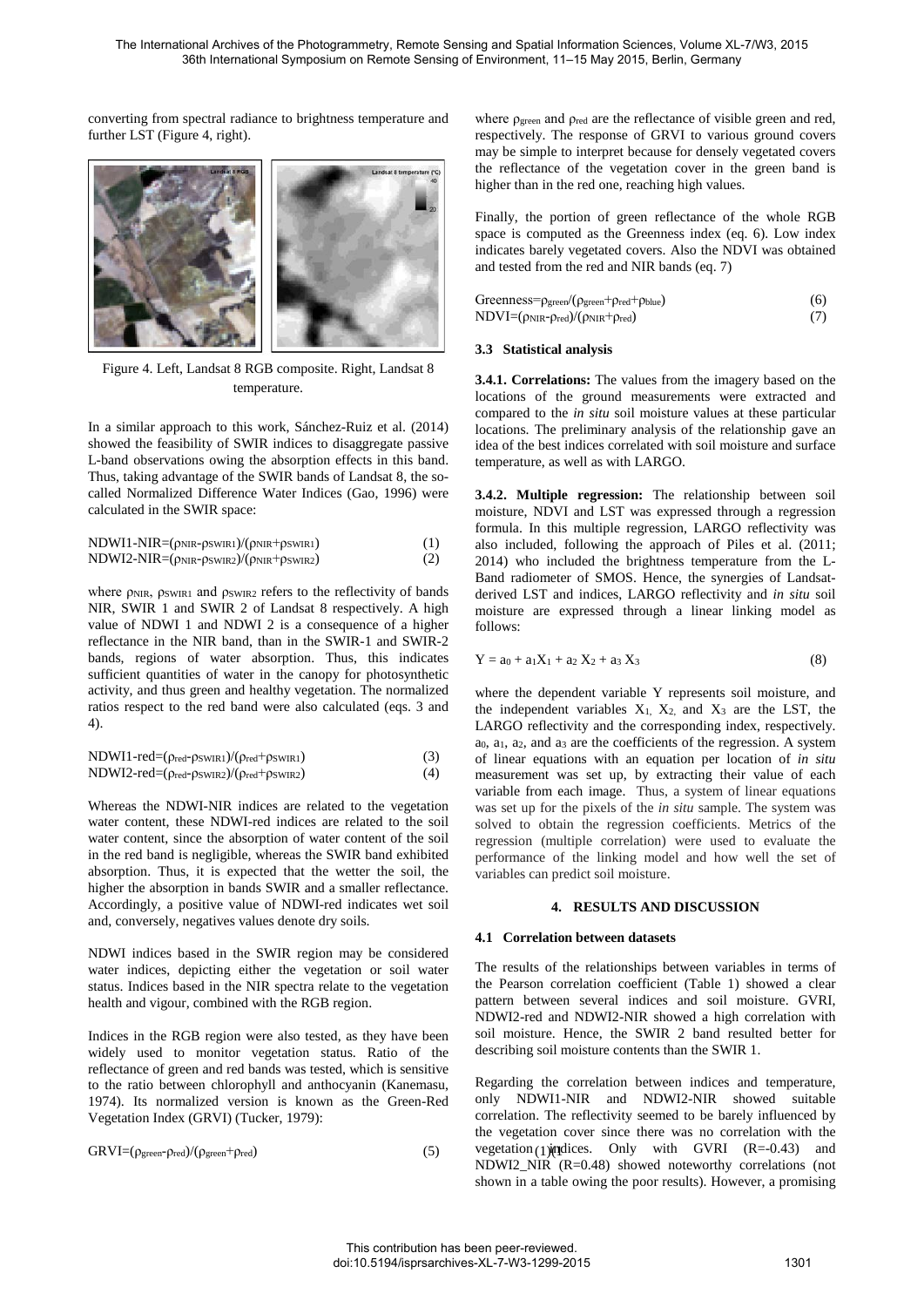result of correlation between LARGO and soil moisture was found  $(R=0.37)$ , suggesting a certain potential of the LARGO reflectivity to explain the former. The hypothesis was that the fusion of each index with the LARGO reflectivity and the temperature improved the soil moisture estimation with respect to the one taking each variable separately.

| R           | In situ |          |
|-------------|---------|----------|
|             | sm      | т        |
| GVRI        | $-0.69$ | $0.07*$  |
| Greenness   | $0.07*$ | 0.29     |
| <b>NDVI</b> | $-0.26$ | $-0.27$  |
| NDWI1-red   | 0.37    | $0.02*$  |
| NDWI2-red   | 0.59    | $-0.06*$ |
| NDWI1-NIR   | 0.06    | $-0.56$  |
| NDWI2-NIR   | 0.57    | $-0.48$  |
| LARGO       | 0.37    | $-0.28$  |

Table 1. Correlation coefficients (Pearson) between variables. \*not significant correlations. In bold, best correlations found.

## **4.2 Multiple regression**

The indices that seemed to better characterize both soil moisture and temperature were GVRI, NDWI2-red, NDWI1-NIR and NDWI2-NIR. Thus, these indices were included in each multiple regression, together with thermal and reflectivity data, and were adjusted to the soil moisture observations (Table 2). A good fit was found for all of them, with a coefficient of correlation  $R > 0.60$  in all cases except for NDWI1-NIR, which seemed inadequate for the soil moisture estimation.

| Multiple R  | <i>In situ sm</i> |  |
|-------------|-------------------|--|
|             | LARGO             |  |
| <b>GVRI</b> | 0.70              |  |
| NDWI2-red   | 0.64              |  |
| NDWI1-NIR   | 0.37              |  |
| NDWI2-NIR   | 0.61              |  |

Table 2. Statistical results of the linking model for the two LARGO datasets and the chosen indices. \*not significant correlations.

The dry conditions of the field campaign difficult the soil moisture retrieval using this technology. In this line, Valencia et al. (2010) find very low correlation between reflectivity and soil moisture under very dry conditions. However, the results of the present approach can be considered very satisfactory, even though future campaigns under other environmental conditions should be tested. Moreover, the methodology, which is a current strategy of downscaling soil moisture products, has the advantage to perform at any spatial resolution, from several meters (Sánchez et al., 2014) to kilometres (Piles et al., 2011). This versatility allowed to explore the optimal spatial resolution to transform the at-point scale GNSS-R observations into reflectivity maps and further soil moisture maps.

## **5. CONCLUSIONS**

The objective of this work was to test the capability of an airborne source of GNSS-R data for estimating and characterizing both vegetation cover and soil moisture status. Owing the expected development of new GNSS-R-based missions, the potential interactions between soil moisture estimates and observations at high resolution from airborne or satellite sensors allow for synergistic approaches that can be later transferred to sensors on-board satellite platforms. Regarding the vegetation, and considering the particular climatic and vegetation conditions of the experiment, the reflectivity from the airborne LARGO at Landsat resolution did not show sensitivity to the main vegetation covers in the area. However, a certain relationship to soil moisture was detected. This relationship was strongly reinforced if the reflectivity was merged with the surface temperature and some vegetation/water indices, all of them from the Landsat 8 bands. Indeed, encouraging correlations were found  $(R>0.60)$  when applying a multiple regression model that linked the soil moisture to the temperature, the index (GVRI, NDWI2-red or NDWI2-NIR) and the reflectivity altogether. These correlations were much higher than taking each variable separately. These results suggested that some flexibility to retrieve soil moisture at any spatial resolution can be expected from the combination of conventional sensors with the upcoming GNSS-R sources. The results demonstrate the potential of using conventional vegetation/water indices and thermal bands from current satellite missions in combination with GNSS-R observations.

## **ACKNOWLEDGEMENTS**

This study was supported by the European Community Seventh Framework Programme, FP7-Space-2013-1 (Project E-GEM ID 607126) and the Spanish MINECO (Projects AYA2011-29183- C02-01 and AYA2012-39356-C05).

## **REFERENCES**

Alonso-Arroyo, A., Camps, A., Monerris, A., Rudiger, C., Walker, J.P., Forte, G., Pascual, D., Park, H., Onrubia, R., 2014. The light airborne reflectometer for GNSS-R observations (LARGO) instrument: initial results from airborne and rover field campaigns, IEEE International Geoscience and Remote Sensing Symposium, IGARSS 2014 IEEE International, Québec, Canada, pp. 4054-4057.

Barsi, J.A., Schott, J.R., Hook, S.J., Raqueno, N.G., Markham, B.L., Radocinski, R.G., 2014. Landsat-8 Thermal Infrared Sensor (TIRS) vicarious radiometric calibration. *Remote Sensing* 6, pp. 11607-11626.

Egido, A., Caparrini, M., Ruffini, G., Paloscia, S., Santi, E., Guerriero, L., Pierdicca, N., Floury, N., 2012. Global Navigation Satellite Systems Reflectometry as a Remote Sensing Tool for Agriculture. *Remote Sensing*, 4, pp. 2356- 2372.

Gao, B., 1996. NDWI-A normalized difference water index for remote sensing of vegetation liquid water from space. *Remote Sensing of Environment*, 58, pp. 257-266.

Kanemasu, E.T., 1974. Seasonal canopy reflectance patterns of wheat, sorghum, and soybean. *Remote Sensing of Environment*, 3, pp. 43-47.

Kavak, A., Vogel, W.J., Xu, G., 1998. Using GPS to measure ground complex permittivity. *Electronics Letters*, 34, pp. 254- 255.

Larson, K.M., Braun, J.J., Small, E.E., Zavorotny, V.U., Gutmann, E.D., Bilich, A.L., 2010. GPS Multipath and Its Relation to Near-Surface Soil Moisture Content. *IEEE Journal*